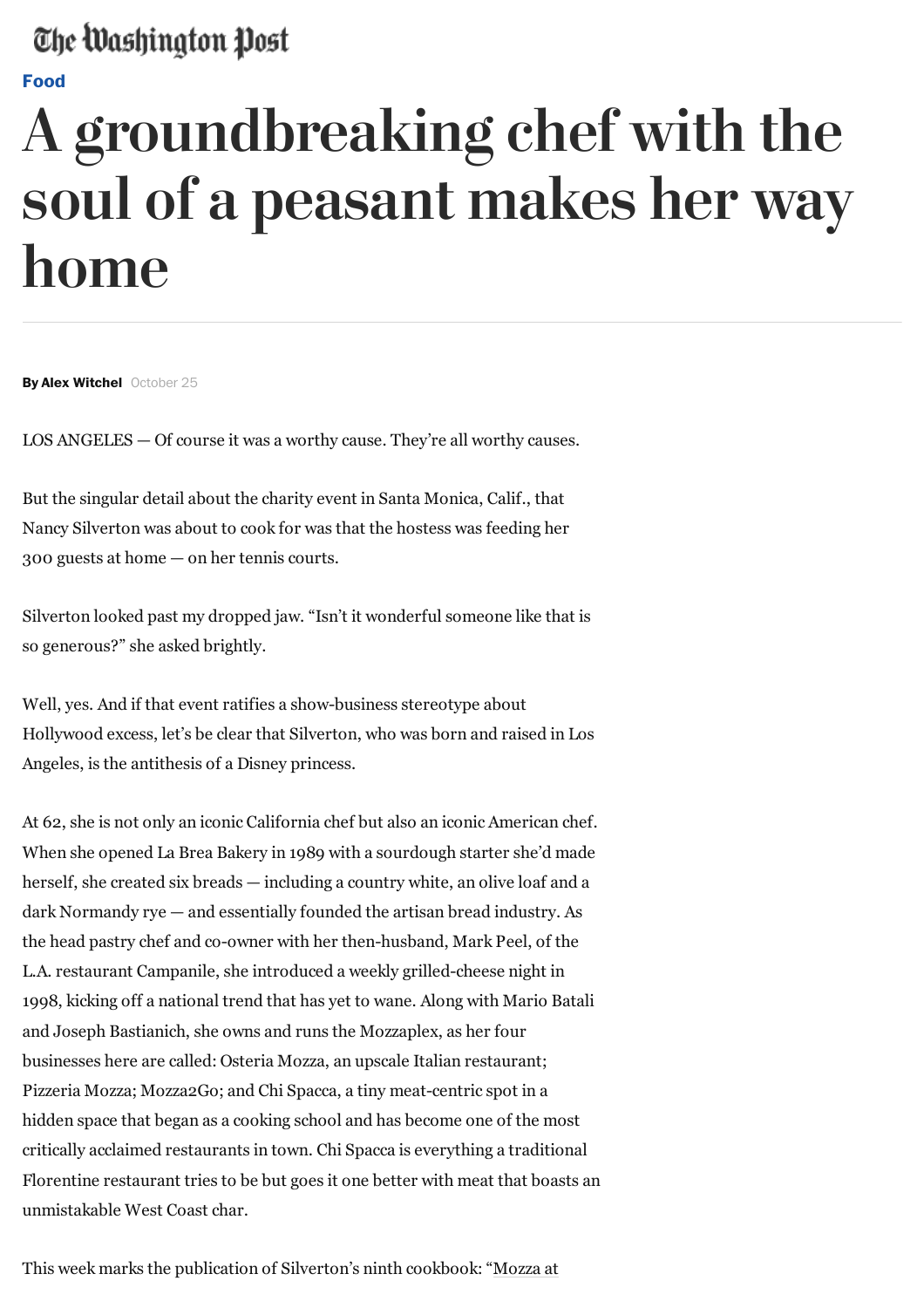Home: More Than 150 Crowd-Pleasing Recipes for Relaxed, Family-Style Entertaining," with Carolynn Carreño. When she was running La Brea Bakery and Campanile, Silverton didn't have time to cook at home for her three children, who are now grown. And it wasn't until 2000 that, along with her good friend and fellow L.A. chef Suzanne Tracht, of the estimable Jar restaurant, she started spending chunks of her summers in Italy. For several years, the two women rented an apartment on a piazza in a small town at the Umbria-Tuscany border and spent all day cooking dinners  $-15$  to 20 dishes, typically — that they served each night right in the piazza, at long tables, for friends and neighbors.

"As a chef in a restaurant, going away to cook was a busman's holiday, but really a joy," Silverton said. "When I'm here, my parties are more planned, and I always have the restaurants at the back of my mind. There, you have all the time in the world to make it great. We laid out giant spreads, the food was at room temperature and nothing was individually plated. I like to do the dishes ahead of time, one by one. No fragile salads. Some braised dishes. I always prefer a buffet. So much happens at a buffet table. You learn."

The "home" in "Mozza at Home" refers to both Italy, where she has since bought a house, and California, although she cooks more frequently overseas, and for larger groups, than in Los Angeles. The book is organized by meals, each with a main dish and a selection of antipasti, side dishes and salads to accompany it. "This is not a menu cookbook," Silverton said, "These are suggestions. You don't need 15 dishes. Some of them are easy, some more complex. If you even pick a couple and scramble it all together, it will still taste good."

True enough. But on certain issues, Silverton is unvielding. Take the way she writes about salt. It is not for the timid. In every recipe that calls for salting boiling water, she specifies that it must "taste like the ocean," one tablespoon of salt for each quart of water. "People are so afraid of salt," she said. "At the end, you can dump as much as you want on top, but if you're not using it during the cooking, you don't have it."

The book includes a radicchio-and-beet salad with either labneh or goat cheese, and her recipe headnote is a classic. She has always had mixed feelings about beet salads, she says, specifically about their aesthetics. "I needed something to protect the white cheese from being stained by the beets, which always reminds me of an old lady's lipstick using the wrinkles on her upper lip to crawl up her face," she writes. To prevent that from happening, she makes bite-size cheese balls and coats them in chopped walnuts, an idea she got from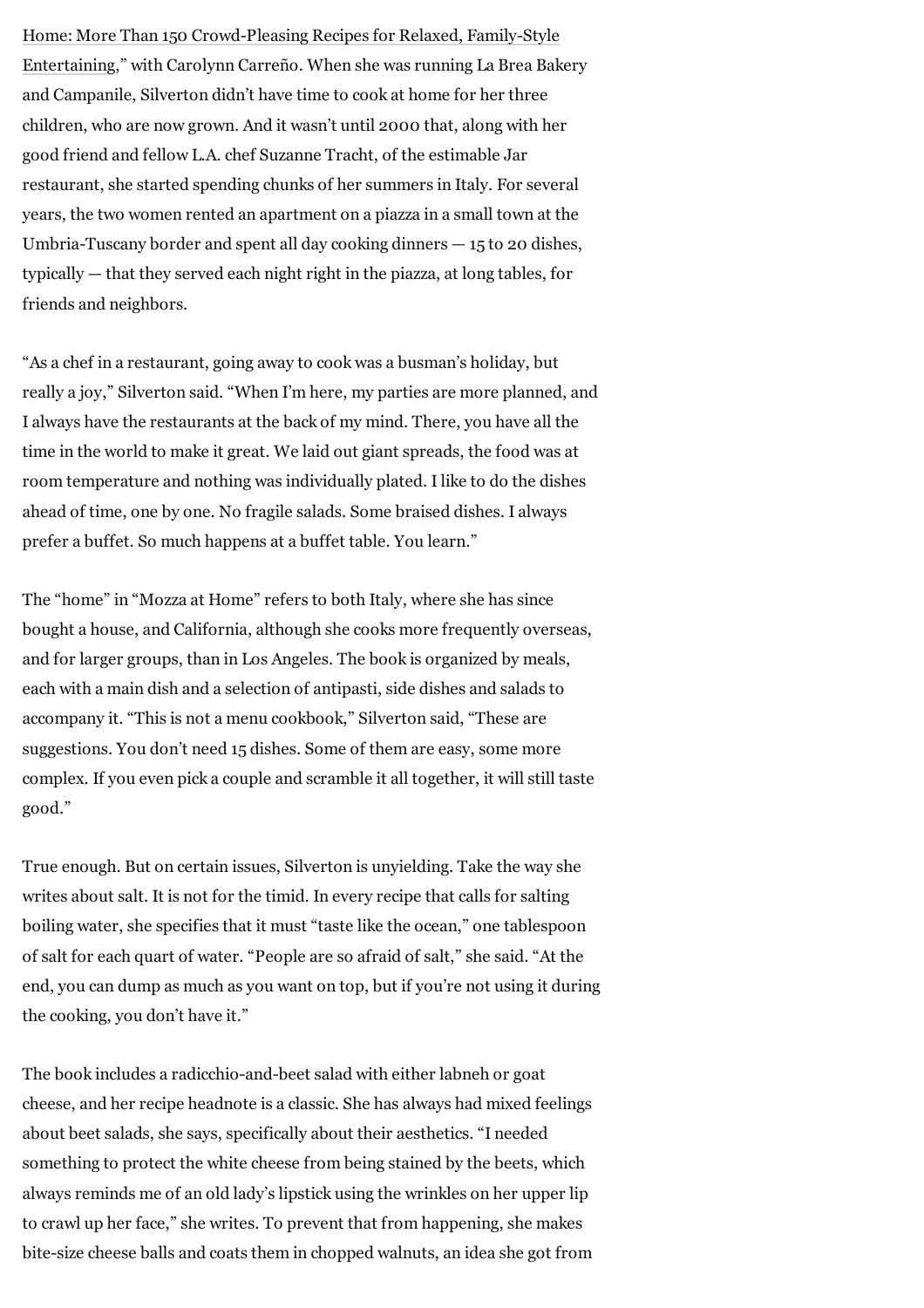some giant cheese balls she saw in a Harry & David catalogue. "It hit me," she said. "The nuts will stop the beets from bleeding."

She calls that solution "an un-Nancy thing to do," because of the fuss involved. Silverton has always shunned ostentation, celebrating her love of plebeian ingredients such as iceberg lettuce and popcorn, not to mention her passion for burgers. (Huntington Meats at the Original Farmer's Market here sells her "Backyard Burger Blend," which is ground chuck with an added 10 percent fat.) She is the chef least likely to wield a pair of tweezers in a kitchen, restaurant or home. We had been talking at her dining room table as she was about to prepare two of the side dishes she recommends serving with her skirt steak. I looked skeptically at her white dress, which would take her through that exercise and then to her charity event, bemoaning the cleaning bill. But she shrugged that off, speaking animatedly: about her latest trip to Italy, her addiction to CNN and the way she has started to braid her hair. She's what my grandmother would have called "a live wire."

Silverton's affect was decidedly different from the last time I interviewed her, in 2011, when she published "The Mozza Cookbook." Then, we discussed the unhappy fact that after selling La Brea Bakery in 2001 for \$7 million, she invested it with an L.A. money manager who in turn invested it with Bernard Madoff. In 2008, she lost it all. She was stoic about it — publicly, at least. At the time, she told me she never lived on that money, using it only to pay taxes, so her lifestyle never changed. She did what she always had done. Worked.

The first two Mozza restaurants had been launched and were solid by then, and now there are the four here, two branches in Singapore and one in Orange County. She produces a small-batch line of gelati and sorbetti called Nancy's Fancy, sold nationally through Dean & DeLuca and other upscale grocers. She still owns her home in the Hancock Park section of the city, where she has lived since 1993. And she has made her peace with television, as any book-writing chef must. In January, she will be featured on an episode of "Chef's Table," David Gelb's Netflix documentary series, and she is on an episode of "Emeril" Eats the World," now on Amazon. (She takes him to Italy for pizza.) "I never watch myself," she said.. "But the only people who sell books these days are on TV."

In the kitchen, Silverton got busy. You would never guess that a professional chef lives here. Yes, there are two ovens and a butcher-block station, but also a microwave and a standard four-burner stove. The cabinet doors are mustardcolored, the counters avocado tile, the floors wood-planked. Mostly, the decorating motif is whimsy. The window over the sink is hung with eggbeaters,